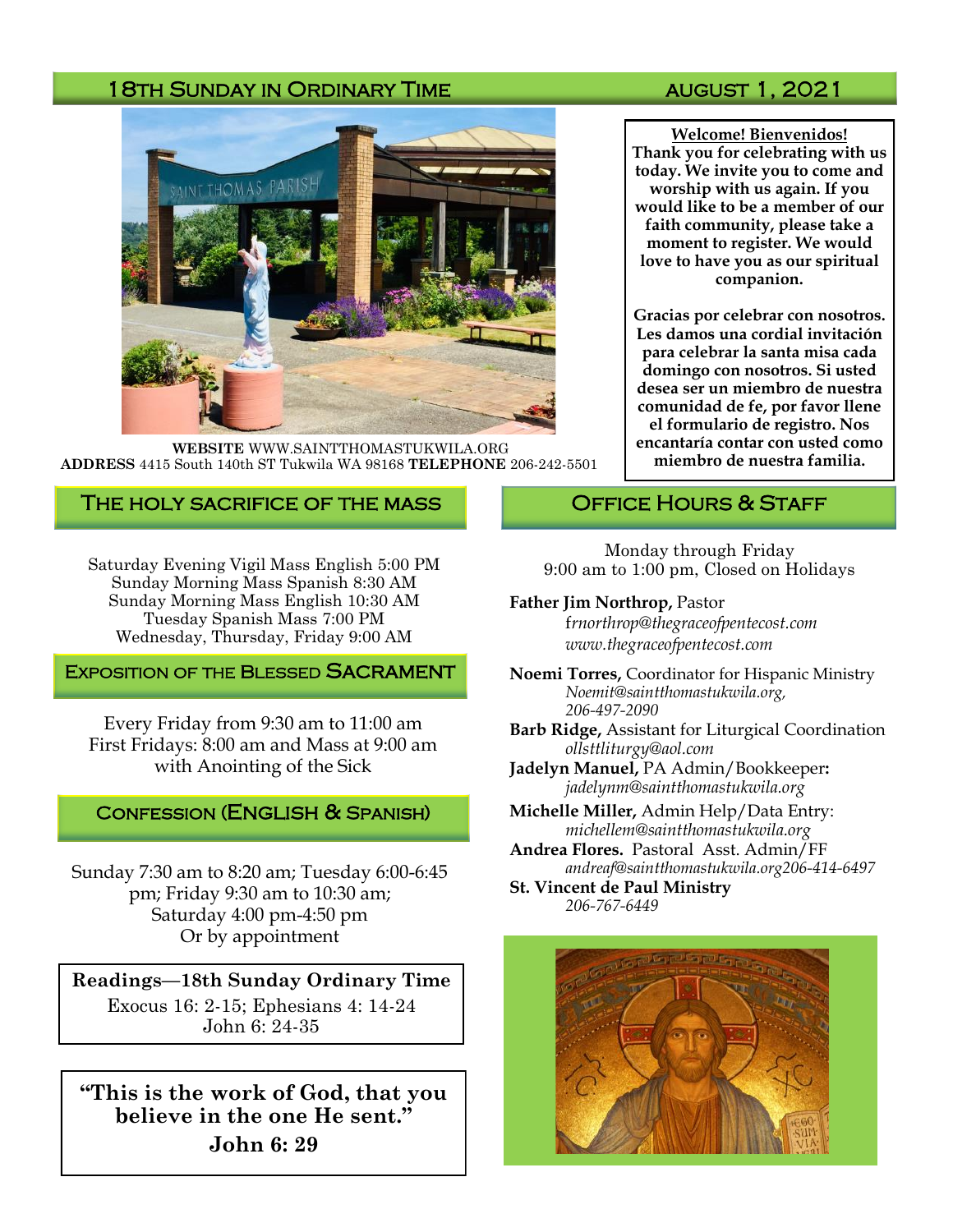# SPECIAL EVENTS

**Mass Intention July 31 Thanksgiving 16th Anniversary of Jadelyn & Lester Manuel, and Prayer for all Marriages.** 



### FINANCIAL STEWARDSHIP AT St. Thomas

| Saturday & Sunday English Masses                                       | \$1,651.00  |
|------------------------------------------------------------------------|-------------|
| <b>Sunday Spanish Mass</b>                                             | \$908.16    |
| <b>Weekly Online Stewardship (April 3)</b>                             | \$1081.00   |
| Maintenance Fund/Fondo de Mantenimiento                                | \$145.00    |
| <b>Total Donation/Donación Total</b>                                   | \$3,785.16  |
| <b>Annual Catholic Appeal Goal</b>                                     | \$29,539.00 |
| Received so far:: \$22,906.45 (77.5 % of goal)<br><b>BALANCE OWING</b> | \$6,632.55  |

**The stewardship report above is from July 24 & 25**



# **FORMING DISCIPLES FOR LIFE & JUSTICE**

**OCTOBER 30, 2021 VIRTUAL CONFERENCE** 

Please join us on October 30, 2021 for the Cornerstone Catholic Conference, a Life and Justice Initiative of the five bishops of WA State, sponsored by the WA State Catholic conference— WSCC.

Keynote Speakers:

Fr. Robert Spitzer, SJ: A Case for the Inalienable Rights of the Pre-Born

Gloria Purvis: What do the Racial Justice and Pro-Life Movements Have in Common?

Fr. Augustino Torres: Maintaining Christian Joy in Times of Darkness (Workshop in English)

Brenda Noriega: Amarás al Prójimo como a ti misto! "Y quién es mi prójimo?" (Presentinfg in Spanish)

There is no charge for this virtual conference, though donations are welcomes. Register today.

# **Faith Formation in 2021-2022**

# **What's New?**

- In-person classes this year
- Faith Formation for 1st through 7th grades
- Teen sacramental classes and also Youth Group
- Preparation for 1st Reconciliation and 1st Communion
- RCIA for new Christians & Confirmation classes
- Adult Bible Study (continuing the Bible Timeline)

Under St. Thomas' patronage, our parish aspires to evangelize our world through the Beauty of our Liturgical worship; the Goodness of our lives empowered by the Holy Spirit and ordered towards holiness in community; and conforming our minds to the Truth of the Scriptures and Tradition.